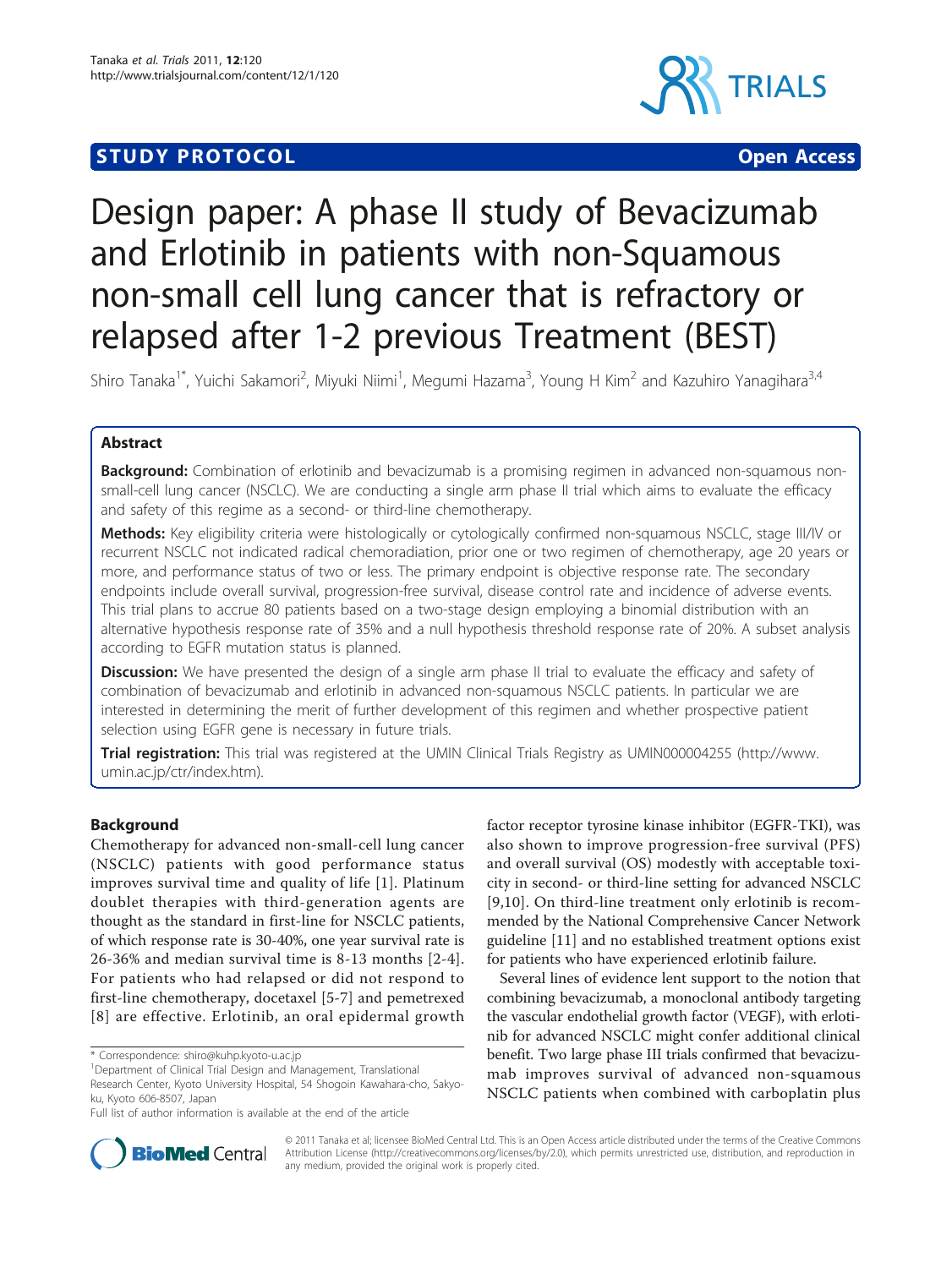paclitaxel or cisplatin plus gemcitabine as first-line chemotherapy [\[12,13\]](#page-3-0). A significant improvement in PFS and objective response rate (ORR) by the addition of bevacizumab with carboplatin plus paclitaxel was also shown in a randomize phase II trial of Japanese patients [[14](#page-3-0)]. Finally, a recent randomized phase II trial of combination of bevacizumab with erlotinib, combination with cytotoxic drug, and cytotoxic drugalone showed results for PFS and OS favour the combination regimens over cytotoxic drug alone in the second-line setting, although not statistically significant [\[15\]](#page-3-0).

# **Objective**

The primary objective of the trial is to evaluate the efficacy and safety of combination of bevacizumab and erlotinib as a second- or third-line chemotherapy for advanced nonsquamous NSCLC. Specific hypotheses to be tested are (1) one-sided hypothesis that the ORR of combination of bevacizumab and erlotinib is higher than a pre-specified threshold of 20%, (2) whether this regimen are safe and feasible, and (3) whether the ORR is higher in patients with EGFR mutation than in patients with EGFR wild type.

# Methods

#### Design and setting

This study is an open-label, multi-institute, single arm phase II clinical trial. The coordinating office is at Kyoto University Hospital. Registration and data collection are conducted with the use of the web system and the electronic case report form (e-CRF).

# Ethical consideration and registration

The study protocol is according to the Helsinki declaration [\[16](#page-3-0)] and the Ethics Guidelines for Clinical Research by the Ministry of Health, Labor, and Welfare [\[17](#page-3-0)]. We obtained approval by the ethical committee at Kyoto University on October 27, 2010 (C-453). This trial was registered at the UMIN Clinical Trials Registry as UMIN000004255 ([http://www.umin.ac.jp/ctr/index.htm\)](http://www.umin.ac.jp/ctr/index.htm).

# Eligibility criteria

Staging was according to the 7th Edition of the TNM Classification for Lung Cancer [[18\]](#page-3-0). Inclusion criteria are as follows:

1) Histologically or cytologically confirmed non-squamous NSCLC.

2) Stage III/IV or recurrent NSCLC not indicated radical chemoradiation, and prior one or two regimen of chemotherapy.

3) Age 20 years or more at the date of informed consent.

4) The Eastern Cooperative Oncology Group Performance Status of two or less.

5) Presence of measurable lesion.

6) Sufficient hematologic, hepatic, and renal and lung function in laboratory tests 14 days before registration.

7) Expected survival time more than three months.

8) Expected interval more than 28 days after surgery if the patient received a major surgery.

9) Written informed consent by the patient.

Exclusion criteria are as follows:

1) Prior EGFR-TKI.

2) Serious complications.

3) Hemoptysis or bloody sputum of 2.5 mL or more, or history of clinically significant hematemesis, coagulation disorder or thrombosis.

4) A cavitating lesion, a central lesion or a lesion abutting major blood vessels.

5) History of myocardial or cerebral infarction within six months before registration.

6) Refusal of contraception or woman with on-going or contemplating pregnancy or breast-feeding.

7) Brain metastasis with a bleeding risk.

8) Interstitial pneumonia confirmed by computer tomography.

9) Difficulty in ingestion.

10) Pleural effusion which is uncontrolled by local therapy and requires other treatments

11) Patients judged inappropriate for the trial by investigators.

#### Patient registration

After confirming eligibility criteria and obtaining informed consent. Eligible patients are registered and then investigators initiate the planned treatment. The accrual started in November 2010 and is to continue for two years.

#### **Treatment**

Patients enrolled in this trial receive the protocol treatment with bevacizumab and erlotinib within 15 days. Dose of the protocol treatment is based on the prior trials [\[15](#page-3-0),[19\]](#page-4-0). Bevacizumab is administered at a dose of 15 mg/kg on the first day of each 3-week cycle. No dose reductions are allowed for bevacizumab. Bevacizumab is terminated if either of the following adverse events occurs.

1) Grade 2 to 4 hemorrhage

2) Grade 3 to 4 thrombosis

3) Delay of administration of each cycle over 23 days

Erlotinib is administered initially at 150 mg/day orally. Tablets are taken at least one hour before or two hours after a meal, preferably in the morning. Dose of erlotinib are reduced by one or two levels of five doses, 150, 125, 100, 75 and 50 mg, if either of the following adverse events occurs.

1) Unacceptable skin toxicity

2) An increase in AST or ALT up to Grade 3 to 4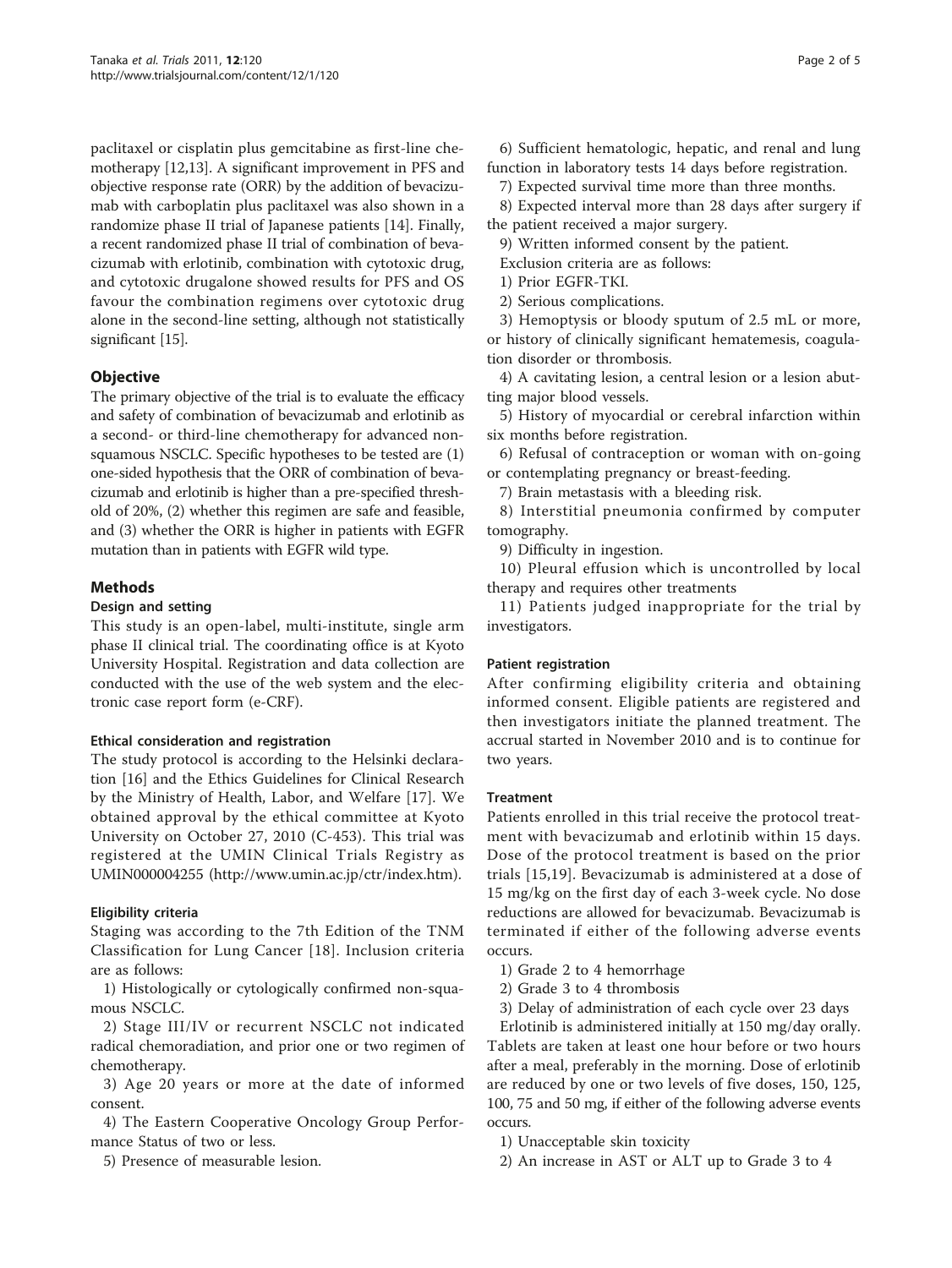#### 3) Grade 3-4 diarrhea

Dose escalations for erlotinib are not allowed after a dose reduction. Erlotinib is terminated if either of the following adverse events occurs.

1) Grade 1 to 4 pulmonary fibrosis

2) Grade 4 non-hematologic toxicity other than pulmonary fibrosis

3) Delay from prior administration over 23 days

The protocol treatment is terminated if the disease progresses, serious adverse events occurs or at the patient's refusal. There is no restriction of maximum number of cycles. There is no restriction of treatment after failure of the protocol treatment.

#### Endpoints

The primary endpoint is ORR. The secondary endpoints are PFS, OS, disease control rate (DCR) and incidence of adverse events. Patients undergo tumor assessments at baseline and every six weeks by investigators using Response Evaluation Criteria in Solid Tumors version 1.1 [[20](#page-4-0)]. ORR and DCR are defined by the proportion of complete response (CR) and partial response (PR), or the proportion of CR, PR and stable disease (SD), in confirmed best overall response at the time of the primary analysis. OS is defined as the time from registration to death from any cause, and it is censored at the last contact date for living patient. PFS is defined as the time from registration to either the first event of progression of disease or death from any cause, and it is censored at the last date when patient is alive without progression. Adverse events are

### Table 1 Schedule of data collection

evaluated according to the Common Terminology Criteria for Adverse Events (CTCAE) version 4.0 [[21](#page-4-0)].

#### Data collection

Patients are followed-up for three months after registration. Schedule of data collection are summarised in Table 1. Radiographic data for tumor assessments is collected every six weeks.

#### Sample size determination

Simon's minimax two-stage design employing a binomial distribution is used to calculate the required sample size. In the previous trials, the ORR of erlotinib monotherapy ranged 8.9 to 28.3% [[9,10](#page-3-0)]. Thus we consider that an ORR of 20% indicates no value of further investigation of the combination. This trial plans to accrue 42 patients in the first stage and 80 patients in total, which provides 90% power with an alternative hypothesis ORR of 35% and a null hypothesis ORR of 20% using one-sided testing at a 5% significance level.

#### Statistical consideration

The analysis population for efficacy is the full analysis set. The primary analysis for efficacy is a one-sided binomial test with the null hypothesis of 20% at a 5% significance level in the second stage. A subset analysis according to EGFR mutation status (direct sequence or PNA-LNA PCR clamp methods) is also planned. ORRs with 95% confidence intervals are calculated in the subsets of mutant and wild type, and compared with 20% using the same

|                               | <b>Baseline</b> | Under<br>treatment    | At termination<br>of treatment | After termination<br>of treatment |
|-------------------------------|-----------------|-----------------------|--------------------------------|-----------------------------------|
| Physical examination          |                 |                       |                                |                                   |
| Height                        | $\circ$         |                       |                                |                                   |
| Weight, performance status    | $\circ$         | $\circ$               | $\circ$                        |                                   |
| Blood pressure                | $\circ$         | $\circ$               | $\circ$                        | $\circ$                           |
| Laboratory test               |                 |                       |                                |                                   |
| Blood count                   | $\circ$         | $\circ$               |                                |                                   |
| Biochemistry test             | $\circ$         | $\circ$               |                                |                                   |
| Urine test                    | $\circ$         | $\circ$               |                                |                                   |
| SpO <sub>2</sub>              | $\circ$         | $\circ$               |                                | $\circ$ <sup>*1</sup>             |
| Electrocardiography           | $\circ$         | $\circ$ <sup>*1</sup> |                                |                                   |
| EGFR gene                     | $\circ$         |                       |                                |                                   |
| Radiology test                |                 |                       |                                |                                   |
| Chest Xp                      | $\circ$         | $\circ$ <sup>*1</sup> |                                | $\circ$ <sup>*1</sup>             |
| Chest CT                      | $\circ$         | $o^*$ <sup>2</sup>    |                                | $\circ$ $*3$                      |
| Abdominal CT/Ultra sonography | $\circ$         | $o^*$ <sup>2</sup>    |                                | $\circ$ $*3$                      |
| Head CT/MRI                   | $\circ$         | $\circ$ <sup>*1</sup> |                                | $\circ$ <sup>*1</sup>             |
| Bone scintigraphy/PET         | $\circ$         | $\circ$ <sup>*1</sup> |                                | $\circ$ <sup>*1</sup>             |

\*1 If necessary

\*2 Every 6 weeks

\*3 Six weeks after termination if treatment is terminated for reasons other than progression of disease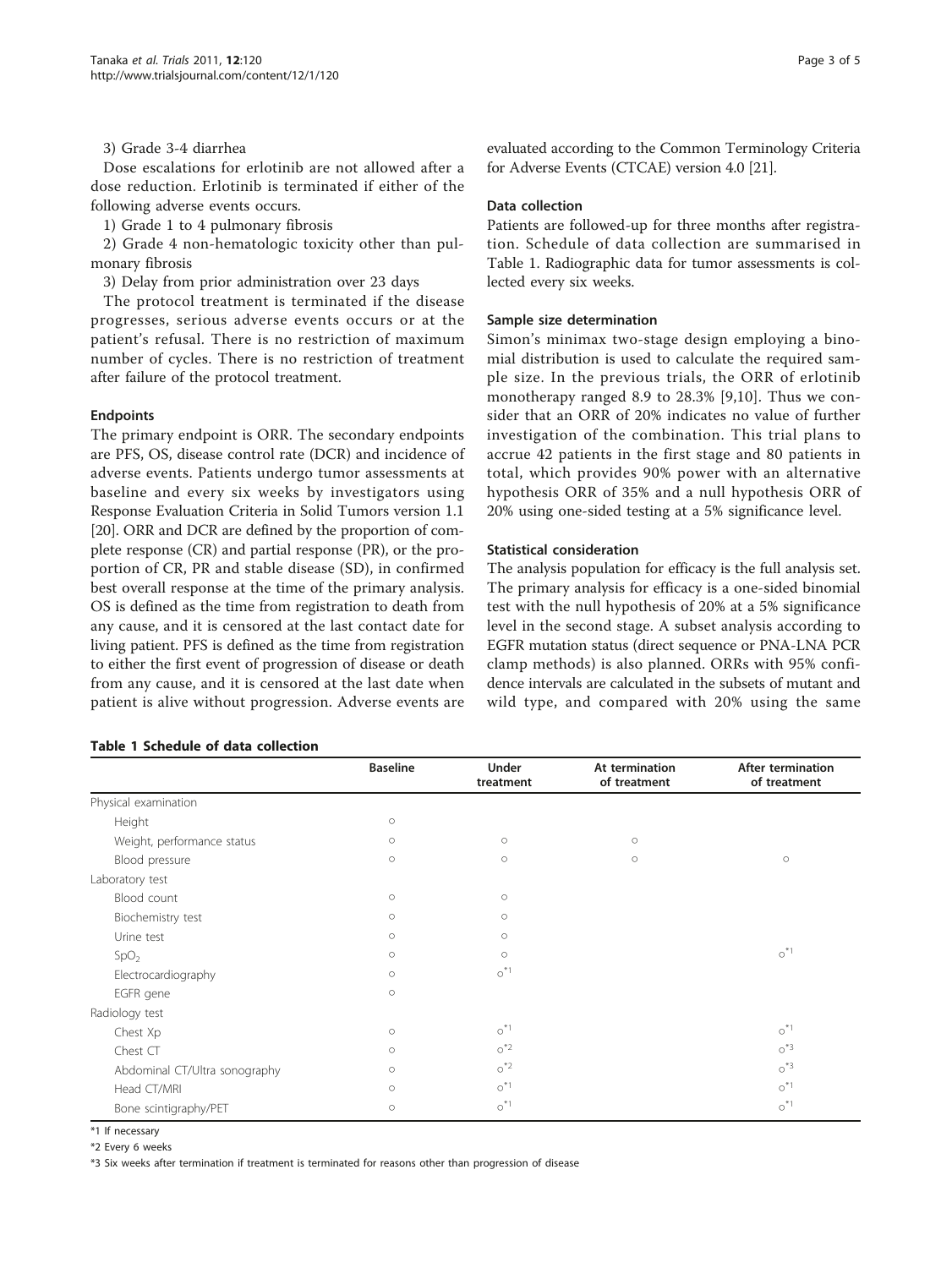<span id="page-3-0"></span>binomial test at a 5% significance level separately. Multiplicity is not adjusted for since this is a secondary analysis.

#### **Discussion**

We have presented the design of a single arm phase II trial to evaluate the efficacy and safety of combination of bevacizumab and erlotinib in advanced non-squamous NSCLC patients. In particular we are interested in determining the merit of further development of this regimen and whether prospective patient selection using EGFR gene is necessary in future trials.

#### List of abbreviations used

CR: complete response; CTCAE: the Common Terminology Criteria for Adverse Events; NSCLC: non-small-cell lung cancer; e-CRF: electronic case report form; EGFR-TKI: epidermal growth factor receptor tyrosine kinase inhibitor; ORR: objective response rate; OS: overall survival; PR: partial response; PFS: progression-free survival; SD: stable disease; VEGF: vascular endothelial growth factor.

#### Acknowledgements and Funding

The authors would like to thank the staff in participating institutes for their support in recruiting eligible patients and the patients who participated in this study.

#### Author details

<sup>1</sup>Department of Clinical Trial Design and Management, Translational Research Center, Kyoto University Hospital, 54 Shogoin Kawahara-cho, Sakyoku, Kyoto 606-8507, Japan. <sup>2</sup>Department of Respiratory Medicine, Graduate School of Medicine, 54 Shogoin Kawahara-cho, Sakyo-ku, Kyoto 606-8507, Kyoto University, 606-8507, Japan. <sup>3</sup>Outpatient Oncology Unit, Kyoto University Hospital, 54 Shogoin Kawahara-cho, Sakyo-ku, Kyoto 606-8507, Japan. <sup>4</sup> Department of Translational Clinical Oncology, Graduate School of Medicine, 54 Shogoin Kawahara-cho, Sakyo-ku, Kyoto 606-8507, Kyoto University, 606-8507, Japan.

#### Authors' contributions

KY conceived of the trial. KY, MH, YS, ST and MN designed the trial. MH searched the literature and drafted the protocol. MN supervised the data management and patient registration. ST is responsible for statistical analysis. ST wrote the final manuscript. All authors have read and approved the final manuscript.

#### Competing interests

KY received research funding from Taiho Pharmaceutical and Chugai Pharmaceutical. The other authors declare no competing interests.

Received: 14 February 2011 Accepted: 12 May 2011 Published: 12 May 2011

#### References

- 1. Wozniak AJ, Crowley JJ, Balcerzak SP, Weiss GR, Spiridonidis CH, Baker LH, Albain KS, Kelly K, Taylor SA, Gandara DR, Livingston RB: [Randomized trial](http://www.ncbi.nlm.nih.gov/pubmed/9667264?dopt=Abstract) [comparing cisplatin with cisplatin plus vinorelbine in the treatment of](http://www.ncbi.nlm.nih.gov/pubmed/9667264?dopt=Abstract) [advanced non-small-cell lung cancer: a Southwest Oncology Group](http://www.ncbi.nlm.nih.gov/pubmed/9667264?dopt=Abstract) [study.](http://www.ncbi.nlm.nih.gov/pubmed/9667264?dopt=Abstract) J Clin Oncol 1998, 16:2459-2465.
- 2. Schiller JH, Harrington D, Belani CP, Langer C, Sandler A, Krook J, Zhu J, Johnson DH, Eastern Cooperative Oncology Group: [Comparison of four](http://www.ncbi.nlm.nih.gov/pubmed/11784875?dopt=Abstract) [chemotherapy regimens for advanced non-small-cell lung cancer.](http://www.ncbi.nlm.nih.gov/pubmed/11784875?dopt=Abstract) N Engl J Med 2002, 346:92-98.
- 3. Edelman MJ, Clark JI, Chansky K, Albain K, Bhoopalam N, Weiss GR, Giguere JK, Kelly K, Crowley J, Gandara DR: [Randomized phase II trial of](http://www.ncbi.nlm.nih.gov/pubmed/15297403?dopt=Abstract) [sequential chemotherapy in advanced non-small cell lung cancer](http://www.ncbi.nlm.nih.gov/pubmed/15297403?dopt=Abstract) [\(SWOG 9806\): carboplatin/gemcitabine followed by paclitaxel or](http://www.ncbi.nlm.nih.gov/pubmed/15297403?dopt=Abstract) [cisplatin/vinorelbine followed by docetaxel.](http://www.ncbi.nlm.nih.gov/pubmed/15297403?dopt=Abstract) Clin Cancer Res 2004, 10:5022-5026.
- 4. Yasuda H, Yamaya M, Nakayama K, Sasaki T, Ebihara S, Kanda A, Asada M, Inoue D, Suzuki T, Okazaki T, Takahashi H, Yoshida M, Kaneta T, Ishizawa K, Yamanda S, Tomita N, Yamasaki M, Kikuchi A, Kubo H, Sasaki H: [Randomized phase II trial comparing nitroglycerin plus vinorelbine and](http://www.ncbi.nlm.nih.gov/pubmed/16446342?dopt=Abstract) [cisplatin with vinorelbine and cisplatin alone in previously untreated](http://www.ncbi.nlm.nih.gov/pubmed/16446342?dopt=Abstract) [stage IIIB/IV non-small-cell lung cancer.](http://www.ncbi.nlm.nih.gov/pubmed/16446342?dopt=Abstract) J Clin Oncol 2006, 24:688-694.
- 5. Shepherd FA, Dancey J, Ramlau R, Mattson K, Gralla R, O'Rourke M, Levitan N, Gressot L, Vincent M, Burkes R, Coughlin S, Kim Y, Berille J: [Prospective randomized trial of docetaxel versus best supportive care in](http://www.ncbi.nlm.nih.gov/pubmed/10811675?dopt=Abstract) [patients with non-small-cell lung cancer previously treated with](http://www.ncbi.nlm.nih.gov/pubmed/10811675?dopt=Abstract) [platinum-based chemotherapy.](http://www.ncbi.nlm.nih.gov/pubmed/10811675?dopt=Abstract) J Clin Oncol 2000, 18:2095-2103.
- 6. Fossella FV, DeVore R, Kerr RN, Crawford J, Natale RR, Dunphy F, Kalman L, Miller V, Lee JS, Moore M, Gandara D, Karp D, Vokes E, Kris M, Kim Y, Gamza F, Hammershaimb L: [Randomized phase III trial of docetaxel](http://www.ncbi.nlm.nih.gov/pubmed/10856094?dopt=Abstract) [versus vinorelbine or ifosfamide in patients with advanced non-small](http://www.ncbi.nlm.nih.gov/pubmed/10856094?dopt=Abstract)[cell lung cancer previously treated with platinum-containing](http://www.ncbi.nlm.nih.gov/pubmed/10856094?dopt=Abstract) [chemotherapy regimens. The TAX 320 Non-Small Cell Lung Cancer](http://www.ncbi.nlm.nih.gov/pubmed/10856094?dopt=Abstract) [Study Group.](http://www.ncbi.nlm.nih.gov/pubmed/10856094?dopt=Abstract) J Clin Oncol 2000, 18:2354-2362.
- 7. Pfister DG, Johnson DH, Azzoli CG, Sause W, Smith TJ, Baker S Jr, Olak J, Stover D, Strawn JR, Turrisi AT, Somerfield MR, American Society of Clinical Oncology: [American Society of Clinical Oncology treatment of](http://www.ncbi.nlm.nih.gov/pubmed/14691125?dopt=Abstract) [unresectable non-small-cell lung cancer guideline: update 2003.](http://www.ncbi.nlm.nih.gov/pubmed/14691125?dopt=Abstract) J Clin Oncol 2004, 22:330-353.
- 8. Hanna N, Shepherd FA, Fossella FV, Pereira JR, De Marinis F, von Pawel J, Gatzemeier U, Tsao TC, Pless M, Muller T, Lim HL, Desch C, Szondy K, Gervais R, Shaharyar , Manegold C, Paul S, Paoletti P, Einhorn L, Bunn PA Jr: [Randomized phase III trial of pemetrexed versus docetaxel in patients](http://www.ncbi.nlm.nih.gov/pubmed/15117980?dopt=Abstract) [with non-small-cell lung cancer previously treated with chemotherapy.](http://www.ncbi.nlm.nih.gov/pubmed/15117980?dopt=Abstract) J Clin Oncol 2004, 22:1589-1597.
- 9. Shepherd FA, Rodrigues Pereira J, Ciuleanu T, Tan EH, Hirsh V, Thongprasert S, Campos D, Maoleekoonpiroj S, Smylie M, Martins R, van Kooten M, Dediu M, Findlay B, Tu D, Johnston D, Bezjak A, Clark G, Santabárbara P, Seymour L, National Cancer Institute of Canada Clinical Trials Group: [Erlotinib in previously treated non-small-cell lung cancer.](http://www.ncbi.nlm.nih.gov/pubmed/16014882?dopt=Abstract) N Engl J Med 2005, 353(2):123-132.
- 10. Kubota K, Nishiwaki Y, Tamura T, Nakagawa K, Matsui K, Watanabe K, Hida T, Kawahara M, Katakami N, Takeda K, Yokoyama A, Noda K, Fukuoka M, Saijo N: [Efficacy and safety of erlotinib monotherapy for Japanese](http://www.ncbi.nlm.nih.gov/pubmed/19057270?dopt=Abstract) [patients with advanced non-small cell lung cancer: a phase II study.](http://www.ncbi.nlm.nih.gov/pubmed/19057270?dopt=Abstract) J Thorac Oncol 2008, 3(12):1439-1445.
- 11. National Comprehensive Cancer Network: Non-small cell lung cancer. NCCN Clinical Practice Guidelines in Oncology , v.2 2010.
- 12. Sandler A, Gray R, Perry MC, Brahmer J, Schiller JH, Dowlati A, Lilenbaum R, Johnson DH: [Paclitaxel-carboplatin alone or with bevacizumab for non](http://www.ncbi.nlm.nih.gov/pubmed/17167137?dopt=Abstract)[small-cell lung cancer.](http://www.ncbi.nlm.nih.gov/pubmed/17167137?dopt=Abstract) N Engl J Med 2006, 355(24):2542-2550.
- 13. Reck M, von Pawel J, Zatloukal P, Ramlau R, Gorbounova V, Hirsh V, Leighl N, Mezger J, Archer V, Moore N, Manegold C: [Phase III trial of](http://www.ncbi.nlm.nih.gov/pubmed/19188680?dopt=Abstract) cisplatin [plus gemcitabine with either placebo or bevacizumab as first](http://www.ncbi.nlm.nih.gov/pubmed/19188680?dopt=Abstract)[line therapy for nonsquamous non-small-cell lung cancer: AVAil.](http://www.ncbi.nlm.nih.gov/pubmed/19188680?dopt=Abstract) J Clin Oncol 2009, 27(8):1227-1234.
- 14. Nishio M, Horai T, Kunitoh H, Ichinose Y, Nishiwaki Y, Hida T, Yamamoto N, Kawahara M, Saijo N, Fukuoka M, JO19907 Study Group: Randomized, open-label, multicenter phase II study of bevacizumab in combination with carboplatin and paclitaxel in chemotherapy-naive Japanese patients with advanced or recurrent nonsquamous non-small cell lung cancer (NSCLC): JO19907. J Clin Oncol 2009, 27(15S):8036.
- 15. Herbst RS, O'Neill VJ, Fehrenbacher L, Belani CP, Bonomi PD, Hart L, Melnyk O, Ramies D, Lin M, Sandler A: [Phase II study of efficacy and](http://www.ncbi.nlm.nih.gov/pubmed/17909199?dopt=Abstract) [safety of bevacizumab in combination with chemotherapy or erlotinib](http://www.ncbi.nlm.nih.gov/pubmed/17909199?dopt=Abstract) [compared with chemotherapy alone for treatment of recurrent or](http://www.ncbi.nlm.nih.gov/pubmed/17909199?dopt=Abstract) [refractory non small-cell lung cancer.](http://www.ncbi.nlm.nih.gov/pubmed/17909199?dopt=Abstract) J Clin Oncol 2007, 25(30):4743-4750.
- 16. The World Medical Association: WMA Declaration of Helsinki Ethical Principles for Medical Research Involving Human Subjects [\[http://www.wma.](http://www.wma.net/en/30publications/10policies/b3/17c.pdf) [net/en/30publications/10policies/b3/17c.pdf](http://www.wma.net/en/30publications/10policies/b3/17c.pdf)], accessed on December 16, 2010.
- 17. The Ministry of Health, Labor, and Welfare: Ethics Guidelines for Clinical Research [<http://www.mhlw.go.jp/general/seido/kousei/i-kenkyu/index.html>], accessed on December 16, 2010.
- 18. UICC International Union Against Cancer: TNM classification of malignant tumours. 7 edition. Wiley-Blackwell, New York; 2009.